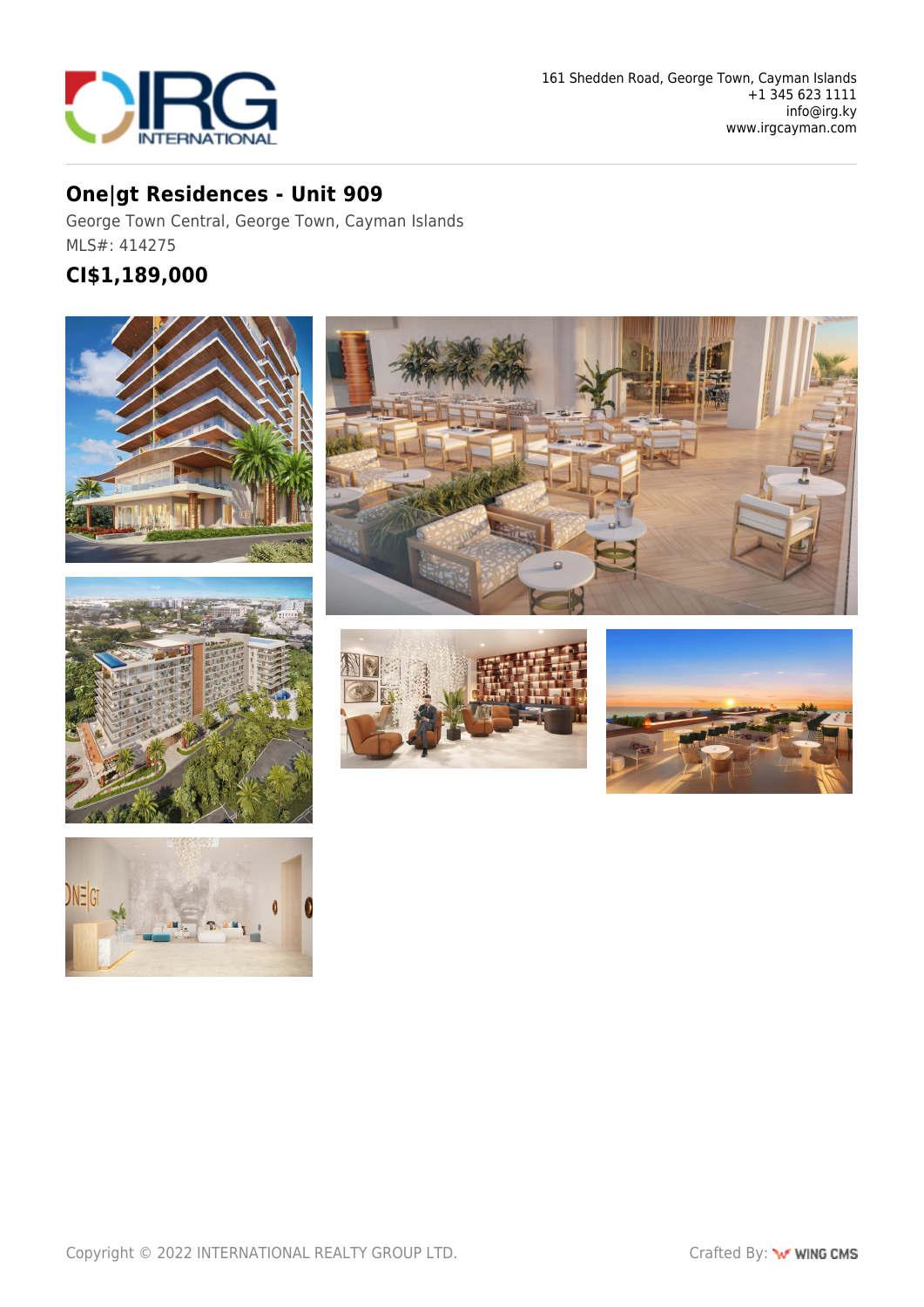

**Jeremy Hurst** jeremy@irg.ky

**Hiva Akhtari** hiva@irg.ky

Cayman's next landmark development project, known as ONE|GT, fuses the very best of contemporary urban living from around the world - from the vibrant rooftop beach clubs of Miami and LA, to the local piazzas and street cafés of Europe, and of course exquisite Caribbean artistic flair. Comprising a 175-suite boutique hotel and luxury residences, with amazing on-site amenities, ONE|GT is located at the edge of central George Town, on Goring Avenue, directly behind Bayshore Mall. With amazing on-site amenities, ONE|GT will be the capital's first ten-storey structure, rising to 144' above ground level and offering spectacular multiaspect views. Its eleventh floor "Sky Club" with its unique infinity edge pool, private cabanas, bar & grille, yoga, treatment, and event areas, will bring a new level of sophisticated enjoyment to our islands, whilst its "signature" restaurant, grand café, and many other amenities will ensure owners, tenants and guests can enjoy ONE|GT to the fullest. There will also be a private residents' pool, full gym, and separate residents' entrance, along with onsite covered and valet parking and owner storage units available. Owners will also enjoy very solid returns on investment from ONE|GT's rental programs or can choose to rent their units on the open market. Estimated completion date is late 2024. Enjoy truly "elevated modern island living" at ONE|GT and invest now before prices elevate too! Unit Type E This large two bedroom residence offers a spacious grand master suite with dual walk-in closets and an oversized terrace. The second bedroom also has terrace views and the full kitchen offer a large centre aisle with breakfast bar and a spacious living/dining area connected to the terrace. Enjoy truly "elevated modern island living" at ONE|GT and invest now before prices elevate too!

## **Essential Information**

| Type                          | <b>Status</b>   | <b>MLS</b>                | Listing Type      |
|-------------------------------|-----------------|---------------------------|-------------------|
| <b>Residential (For Sale)</b> | <b>Current</b>  | 414275                    | <b>Condos</b>     |
| <b>Key Details</b>            |                 |                           |                   |
|                               |                 |                           |                   |
| <b>Bed</b>                    | <b>Bath</b>     | <b>Block &amp; Parcel</b> | Year Built        |
| $\overline{2}$                | $\overline{2}$  | 14BH, 167UNIT909          | 2022              |
| <b>Additional Fields</b>      |                 |                           |                   |
| Views                         | Foundation      | Stories/Condo             | Floor Level       |
| <b>Water View, Inland</b>     | <b>Slab</b>     | 1                         | 9                 |
| Occupant                      | Construction    | Class                     | Land Certificate  |
| <b>None</b>                   | <b>Concrete</b> | <b>Under Construction</b> | <b>Not Issued</b> |